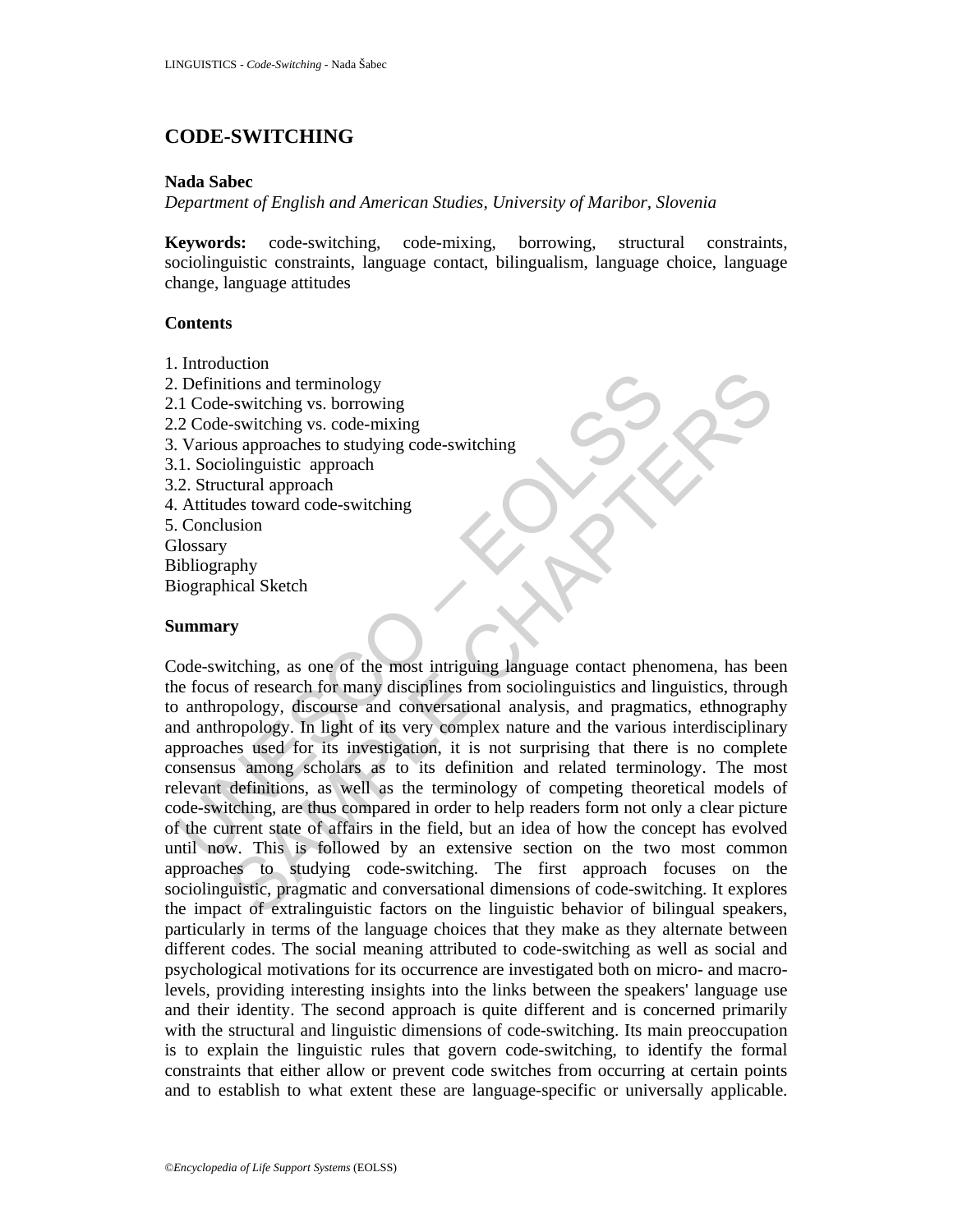Finally, the attitudes toward code-switching are discussed.

### **1. Introduction**

nost typical forms of bilingual discourse is now defined in more flex<br>as in 1953, when the pioneer of contact linguistics, Uriel Weinreich h<br>is in 1953, when the pioneer of contact linguistics, Uriel Weinreich h<br>as in 1953 ical forms of bilingual discourse is now defined in more flexible terms than b535, when the pioneer of contact linguistics, Uricl Weincrich held the view that bilingual switched between languages in accordance with appropr The second half of the  $20<sup>th</sup>$  century and the past few decades in particular have seen an increased interest in the study of bilingualism/multilingualism and all phenomena related to it. The definition of bilingualism has evolved greatly from the narrow beginnings, when it applied only to speakers with native-like fluency in two languages. Much progress has been made since then and scholars have widened the scope of bilingualism to include those individuals whose competence in two languages may be far from balanced, those who use one of the languages on an irregular basis only or just in certain domains, but not in others. By the same token, code-switching as one of the most typical forms of bilingual discourse is now defined in more flexible terms than it was in 1953, when the pioneer of contact linguistics, Uriel Weinreich held the view that the ideal bilingual switched between languages in accordance with appropriate changes in the speech situation, but never in an unchanged speech situation, and definitely not within a single sentence. Code-switching today is mostly defined as the alternate use of more than one code (i.e. language, dialect, speech variety) in the same conversation or verbal interaction. As will be pointed out in the *Definitions and terminology* chapter, not all authors view code-switching in the same way and they do not always agree in as far as the terminology and the nature of the phenomenon is concerned; nevertheless, codeswitching remains one the most common conversation strategies employed by bilingual speakers and as such a topic of fascination for all those who realize the importance and pervasiveness of bilingualism in today's world. This is indeed widespread: it certainly applies to the speakers in neighboring areas between different countries, to various immigrant settings and, with the growing mobility of the globalization era, no doubt to many others as well. Wherever there is language contact, there is bound to be some form of code-switching as well. Continuous exploration of various facets of code switching thus comes as no surprise, as it has much more than just (socio)linguistic, anthropological and psychological implications. In the sense that the way people speak is an expression of their personal, social, cultural and other identities it is not an overstatement to say that it actually touches the majority of the world's population and, while it has been frequently considered a stigmatized form of bilingual discourse, there can be no doubt that learning more about the underlying rules of code-switching can only contribute to a greater awareness and understanding among speakers of different languages.

# **2. Definitions and terminology**

Even though *code switching* is the most common term for the alternate use of two linguistic systems within the same conversation, other terms have been used as well. They include terms such as *code-mixing, code-shifting, code-changing, code-alteration, language-mixing* and *borrowing*. Different authors have defined it in different ways. The definitions range from the fairly simple to the more sophisticated, depending on whether researchers perceive code switching as a random or rule-governed phenomenon and also on the perspectives from which they approach its study. Some focus on its social and pragmatic characteristics, while others are more interested in its structural aspects. The differences thus stem from competing theories and models briefly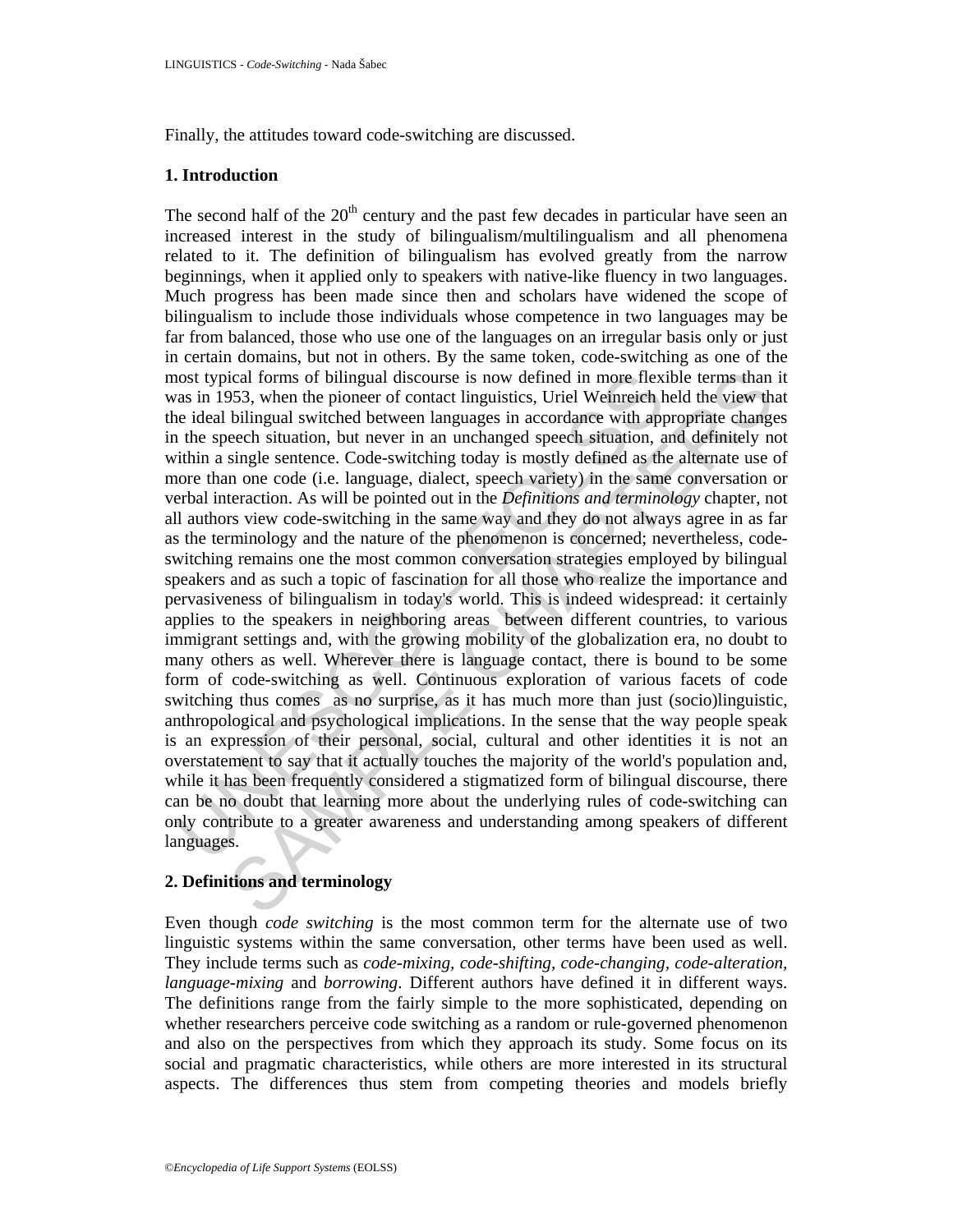discussed in this chapter, and from the fact that the same terms used by different authors often refer to quite different concepts.

On the one hand, we find very broad definitions of code-switching that cover more or less all forms of language contact phenomena (linguistic borrowing, insertion, transference, convergence, importation and the like), on the other those that narrow code switches to more discrete categories that exclude certain types of bilingual discourse. Among those who use code-switching as an umbrella term we find Bentahila and Davis (1983), Myers-Scotton (1993) and others. These authors are the ones that distinguish between *intra-sentential* and *inter-sentential* switches, the former occurring within a single sentence (at the level of a phrase, clause or even word), and the latter over a longer chunk of discourse, i.e. between sentences. Some others (Shridar and Shridar 1980, Kachru 1983, Singh 1985) use the term code switching exclusively for inter-sentential switches and refer to intra-sentential switches as *code-mixing*, as only this last term requires the integration or the mixing of the rules of the two codes involved. It seems that the two most important dichotomies therefore exist between code switching and borrowing on the one hand, and between code-switching and codemixing on the other.

# **2.1 Code-switching vs. borrowing**

hridar 1980, Kachru 1983, Singh 1985) use the term code switching<br>the distre-sentential switches and refer to intra-sentential switches as *code*<br>is last term requires the integration or the mixing of the rules o<br>involved. 1980, Kachru 1983, Singh 1985) use the term code switching exclusively fe<br>chential switches and refer to intra-schential switches as *code-mixing*, as on<br>term requires the integration or the mixing of the rules of the two According to Poplack (1978, 1980, 1981), code-switching differs from borrowing in that it involves the alternation of two codes in discourse stretches that are longer than a word, while borrowings refers to the importation of lone lexical items. In borrowing, the mixing of the two codes thus occurs on the level of a single lexical item. This is taken from the donor language and combines with bound morphemes from the recipient language. The result is a phonologically, morphologically and syntactically adapted word which is treated as part of the recipient or base language and not as an instance of code-switching. Her three criteria for the identification of borrowings, which she established on the basis of her study of the Puerto Rican community in New York City, turned out to be too rigid for some other researchers looking into the language behavior of other bilingual communities. While morphological integration remains a necessary condition for an item to be classified as a borrowing, phonological integration or lack of it has been rejected as not reliable enough because the inaccurate pronunciation could very well be just the result of the poor/variable productive competence on the part of bilingual speakers. Also, others such as Pfaff (1979) insist on sociolinguistic rather than syntactic integration, claiming that only those items that do not have lexical equivalents in L1 and that are recognized as borrowings by the majority of the speech community qualify as borrowings. In the opposite case they are considered to be code-switches. Similarly, Myers-Scotton considers as borrowings only items with no lexical equivalents in L1. She terms them *cultural borrowings* as opposed to *core borrowings*. These have equivalents in L1 and may be analyzed either as borrowings or code switches; in essence, however, the distinction between borrowing and code switching is irrelevant to her analysis.

# **2.2 Code-switching vs. code-mixing**

For some authors, code mixing corresponds to borrowing (Fasold 1984, Wardhaugh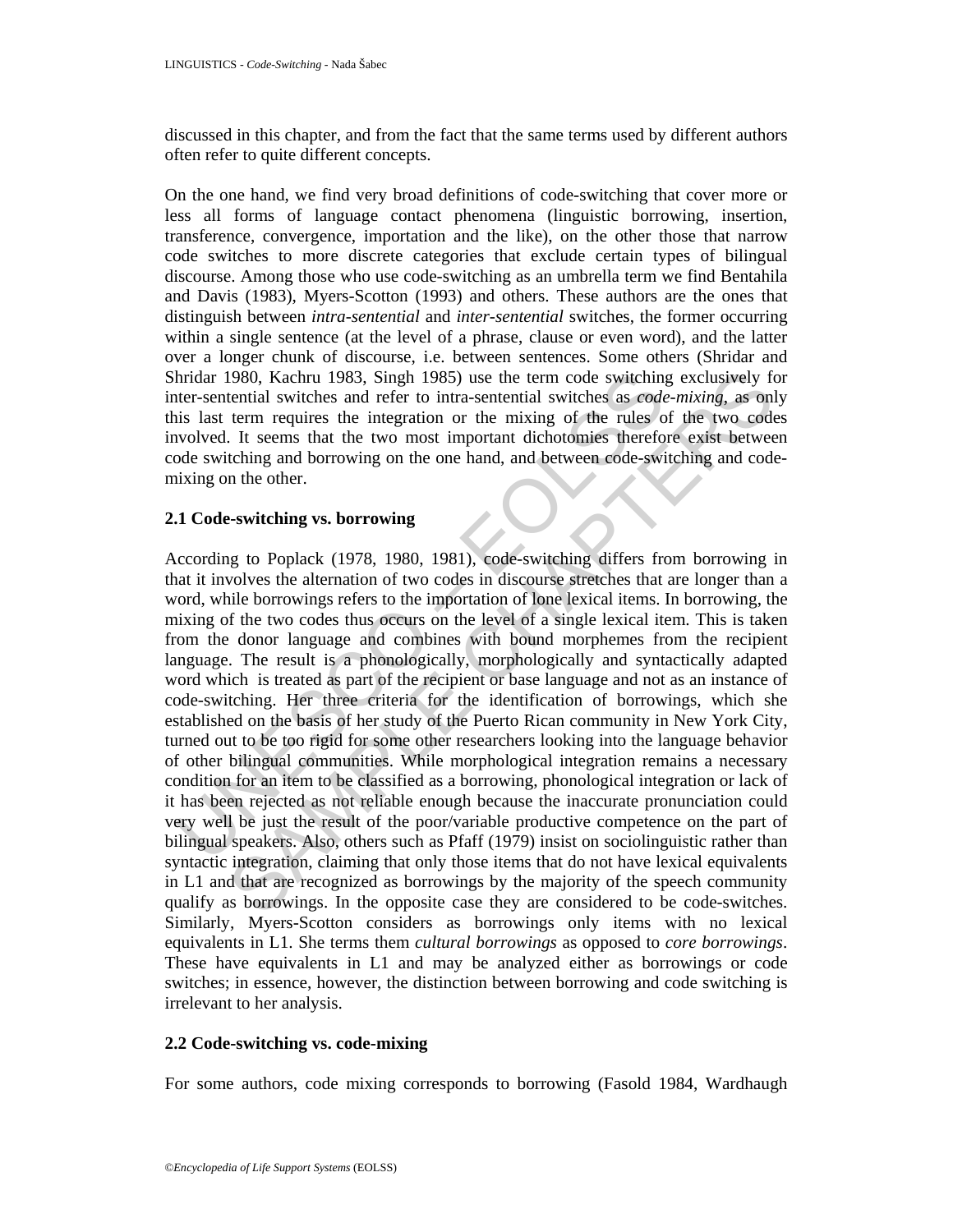is with the concept of a base language into which the constituent is insefers to instances of one language being replaced by the other in the<br>enterce and is mostly, but not always, associated with longer structining. Congr the concept of a base language into which the constituent is inserted. Alternation instances of one language being replaced by the other in the middle of the middle of the middle of the size, Congruent lexicalization is a 1986). For others, however, code mixing goes beyond the mixing on the level of a single lexeme and is only used for intra-sentential code-switching (Bokamba 1990). Inter-sentential code-switching remains a separate category, as it does not involve the mixing of two sets of grammatical rules, but rather has each sentence comply with the grammatical rules of the language in which it occurs. Yet, others have a completely different view of code-mixing. A good example is Muysken (1995, 2000), who avoids the term code-switching altogether and prefers to use code-mixing as a cover term for both intra-sentential code-switching and borrowing. He speaks of three different types of code-mixing: insertion, alternation, and congruent lexicalization. *Insertion* is most often the occurrence of a single lexical item such as a nominal phrase from one language into the structure of another language. In his extensive work, Muysken deals with the differences between such constituent insertions and lexical borrowings, a well as with the concept of a base language into which the constituent is inserted. *Alternation* refers to instances of one language being replaced by the other in the middle of the sentence and is mostly, but not always, associated with longer stretches of codeswitching. *Congruent lexicalization* is a situation, where the two languages share a grammatical structure, while lexical elements come from either language. This last concept is somewhat similar to Michael Clyne's idea of *lexical triggering*. The perceived similarity of the two languages in contact is the reason that a word used in one language may very easily trigger the use of other words in the same language, either in anticipation of that word or subsequently. Owing to the ambiguous affiliation of these words belonging to either of the speaker's two languages, a degree of transference and convergence is likely to occur as well.

The concept of *base* or *matrix language* is at the heart of another model of code switching that has gained prominence lately. This is the *Matrix Language Frame model*  developed by Myers-Scotton and her associates. She understands code-switching as an asymmetrical process in which the two languages play unequal roles. In several revised versions of the model she defines the base or *matrix language* (ML) on the one hand and the *embedded language* (EL) on the other. It is the matrix language that plays the main role in generating code switches and determining the grammar of the entire utterance. The principles of the matrix language dominating the embedded language will be discussed in more detail in the section dealing with structural constraints.

The competing definitions and theoretical models as well as rather confusing and often overlapping terminology presented in this section make it clear that code-switching is far from a clear-cut category. It is a rather fuzzy area with little consensus among its investigators, which is why anybody interested in studying a particular approach should always make sure that they know which particular type of code alternation is used by a particular author and what exactly that type subsumes.

Before moving on to the discussion of the various approaches to code-switching, another term should be discussed, that of *diglossia*. It was introduced by Charles Ferguson (1959) and refers to a strictly compartmentalized use of the so called *High* (H) and *Low* (L) varieties of a language (e.g. Literary Arabic vs. Moroccan Arabic) in separate domains. Later, scholars such as Gumperz and Fishman have extended the meaning of the term to include multilingual situations as well. Typical example of different languages being used in functionally distinct ways are Spanish (H) and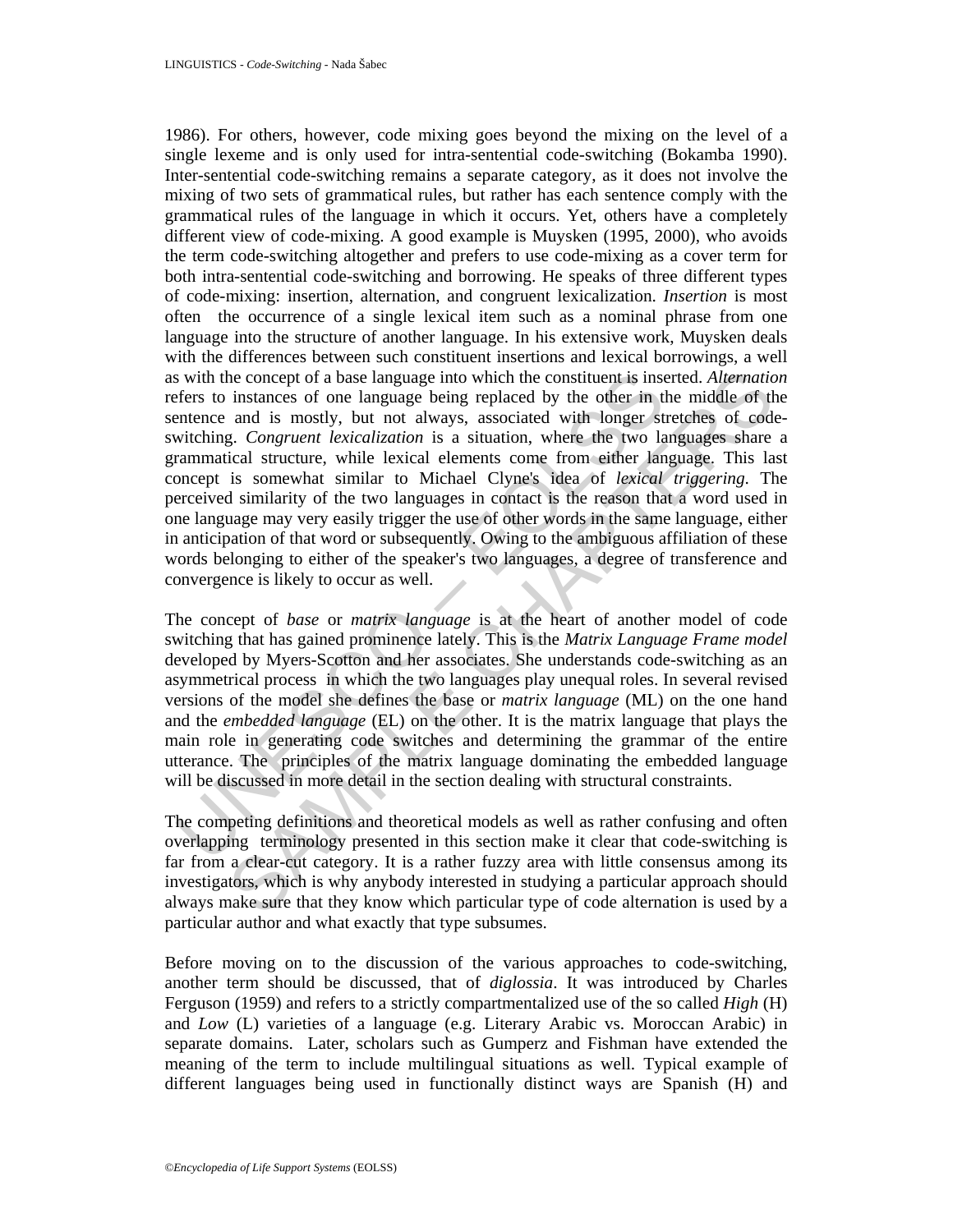Guarani (L) in Paraguay, and English (H) and Yoruba (L) in Nigeria. Diglossia allows for no alternation within the same speech event, which is why most scholars consider it a category separate from code-switching.

And finally, a note on some popular names used for code-switched linguistic varieties by non-linguists. They include terms such as *Spanglish* (Spanish + English), *Japlish* (Japanese + English), *Franglais* (Francais + Anglais), *Singlish* (Singaporean + English), *Chinglish* (Chinese + English), *Tex-Mex* (Texan + Mexican) and many others. One such term is *half pa pu* for a mixture of Slovene and English (Šabec 1995) and originates from the English word *half* and the Slovene dialectal equivalent for *and half.* These terms may be used as neutral non-technical terms, but more often than not (depending on the situation and the speaker) they are used pejoratively, which will be discussed in more detail in the last section of this article.



#### **Bibliography**

- - -

Auer, Peter (ed.) (1998) *Code-switching in Conversation: Language, Interaction and Identity*, Routledge, London. [This volume is a collection of tvelwe papers focusing on conversational analysis and especially on the autonomous role of participants in a conversation]

TO ACCESS ALL THE 16 PAGES OF THIS CHA<br>Visit: http://www.colss.net/Eolss-sampleAllChapter<br>ibliography<br>tue, Peter (ed.) (1998) *Code-switching in Conversation: Language, Interaction and*<br>ibliography<br>interaction of technolog **TO ACCESS ALL THE 16 PAGES OF THIS CH[APTE](https://www.eolss.net/ebooklib/sc_cart.aspx?File=E6-91-06-08)R,**<br>
Visit: http://www.colss.net/Eolss-sampleAllChapter.aspx<br>
phy<br>
the volume is a collection of tvelwe papers focusing on conversation and *Identity*, Routledg<br>
Elhis volume is a Blom, Jan-Petter and Gumperz, John (1972) Social meaning in linguistic structure: code-switching in Norway. *Directions in Sociolinguistics* (eds. J. Gumperz and D. Hymes), 407-34. New York: Holt, Rinehart, and Winston. [This book is a classic case study introducing the concept of transactional/situational and metaphorical code-switching.]

Clyne, Michael (2003). *Dynamics of Language Contact*. Cambridge University Press, Cambridge. [This book is an excellent account of contact between different languages in Australia. In addition to providing a coherent picture of bilingualism in immigrant context, it addresses the issue of language contactinduced language change.]

Heller, Monica (ed.) (1988). *Codeswitching: Anthropological and Sociolinguistic Perspectives*. Mouton de Gruyter, Berlin, New York, Amsterdam [This is a volume of papers combining sociolinguistic and anthropological approaches to investigate code-switching at both individual and societal levels.]

Jacobson, Rodolfo (ed.) (2001). *Codeswitching Worldwide 2*. Mouton de Gruyter, Berlin. [This is a collection of papers on mixed languages. The emphasis on the refinement of theoretical approaches to the analysis of mixed speech. Studies on many so far unresearched language pairs are included as well.]

Milroy, Lesley and Muysken, Pieter (eds.) (1995). *One Speaker, Two Languages. Cross-Disciplinary Perspectives on Code-Switching.* Cambridge University Press: Cambridge. [This is a volume of papers addressing code-switching from very different perspectives, stressing the need for more interdisciplinary approach.]

Muysken, Peter (2000). *Bilingual Speech: A Typology of Code-Mixing*. Cambridge University Press, Cambridge. [This book offers an in-depth analysis of code-mixing based on a large amount of data from various language pairs. The emphasis is on typological issues. Some new concepts are also introduced.]

Šabec, Nada (1995). *Half pa pu: The Language of Slovene Americans*, Studia Humanitatis, ŠKUC,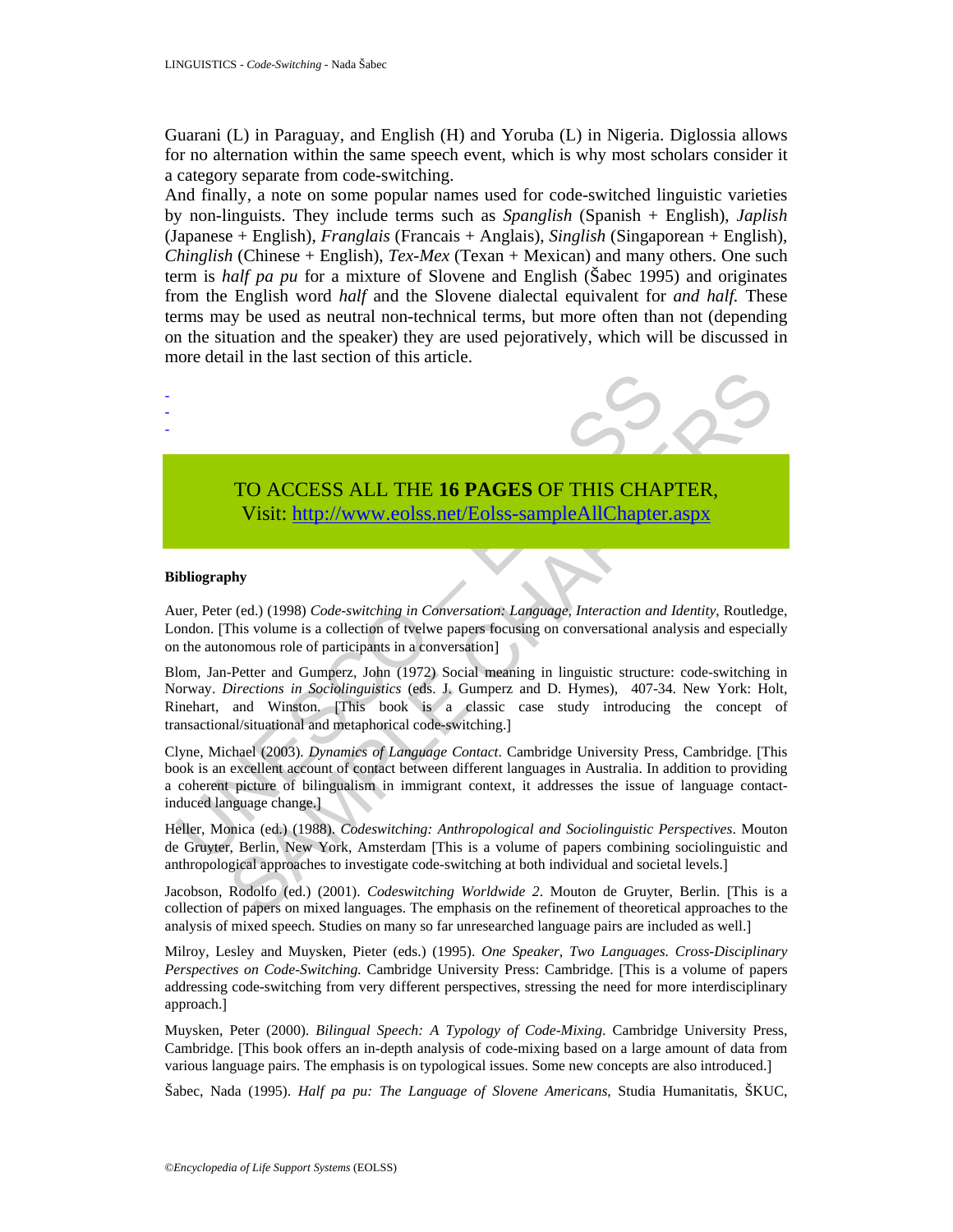### Ljubljana.

[This book is a case study of the largest Slovene-American community in Cleveland, OH. It focuses on the issues o mother tongue maintenance, the relationship between language maintenance and ethnic identity, and code-switching in particular.]

Weinreich, Uriel (1953). *Languages in Contact: Findings and Problems*. Linguistic Circle of New York, New York.

[This is a classic book that sets the ground for contact linguistics.]

Winford, Donald (2003). *An Introduction to Contact Linguistics*. Blackwell Publishers, Oxford. [This book is a very comprehensive survey of language contact phenomena from both linguistic and sociolinguistic perspectives.]

### **Biographical Sketch**

**Nada Šabec** is a full Professor of English at the University of Maribor, Slovenia

### *EDUCATION*

- 1980: B.A. in English and French, Faculty of Arts and Sciences, University of Ljubljana, Slovenia
- 1985: M.A. in Linguistics, University of Pennsylvania, Philadelphia, U.S.A
- 1993: Ph.D. in Linguistics, University of Zagreb, Croatia (dissertation: Linguistic and Sociolinguistic Constraints on English-Slovene Code Switching)

### *EMPLOYMENT AND TEACHING*

- 1981-82: teacher of English in elementary schools and in language courses for adults, Kranj, Ljubljana, Slovenia
- 1982-83: interpretor and translator, IMP company, Ljubljana, Slovenia
- 1986-93: Senior Lecturer of English at the University of Maribor, Slovenia
- 1993-98: Assistant Professor of English at the University of Maribor, Slovenia
- 1998-2003: Associate Professor of English at the University of Maribor, Slovenia
- 2003 present: Full Professor of English at the University of Maribor, Slovenia

### *ADMINISTRATIVE POSITIONS*

- 1993-1997: Chair of the Department of English and American Studies, University of Maribor, Slovenia
- 1997-2003: Deputy chair of the Department of English and American Studies, University of Maribor
- 2003- present: Chair of the Department of English and American Studies, University of Maribor
- **ada Šabec** is a full Professor of English at the University of Maribor, Slovenia<br>
DUCATION<br>
1980: B.A. in English and French, Faculty of Arts and Sciences, University of Li<br>
1980: B.A. in Linguistics, University of Pennsy **Example 12**<br> **Example 10**<br> **Example 10**<br> **Example 10**<br> **Example 10**<br> **EXA. in Linguistics, University of Arts and Sciences, University of Ljubljana, Slovenia<br>
M.A. in Linguistics, University of Pensylvania, Philadelphia,** • Member/chair of several national committees on education, research, emigrant issues, editorial boards, organizing committees; editor of symposium proceedings

### *AWARDS, GRANTS, PROJECTS*

- 1983-84: Student Fulbright grant to study linguistics at the University of Pennsylvania, Philadelphia, U.S.A.
- 1984-85: Research Assistantship at the Language Analysis Project, University of Pennsylvania, U.S.A.
- 1987: Honorary Fellowship at the University of Minnesota, Minneapolis, U.S.A.
- 1989: Visiting Professor Status at Cleveland State University, U.S.A.
- 1995: TEMPUS individual mobility grant for a 3-month stay at the Universite des Sciences Humaines in Strasbourg, France
- 1990, 1992, 1996: British Council grants to carry out various educational, research and administrative assignments in Great Britain
- 1996: Visiting Professor status at the University of Sheffield, U.K.
- 1997: Visiting Professor status at the Linguistics Department at the University of Toronto, Canada
- 1998: Languages in Contact, project funded by the Ministry of Education and Science of the Republic of Slovenia
- 2001: Incorporating intercultural communicative competence in pre- and in-service language teacher training, project funded by the European Centre for Modern Languages, Graz, Austria.
- 2001: Slovene Lexicology, project funded by the Ministry of Education, Science and Sports of the